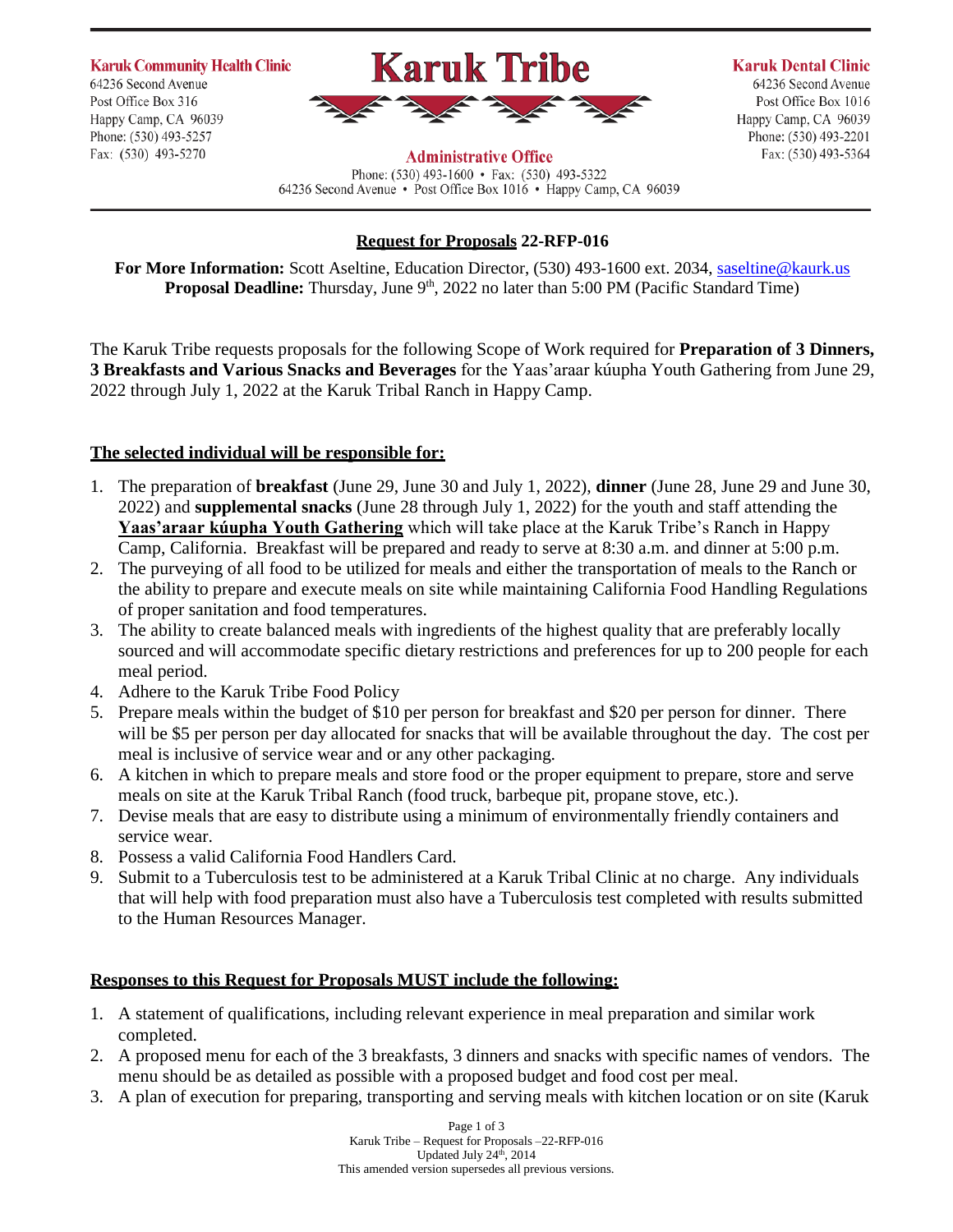Tribe Ranch) specified.

- 4. Copy of a valid California Food Handlers Card.
- 5. A rate of compensation that is proposed either through a flat rate per specific meal period or based on an hourly rate with forecasted hours for the completion of the job in its entirety for the following range of meals:
	- 1) up to 50 meals
	- 2) 51 to 100 meals
	- 3) 101 to 150 meals
	- 4) 151 to 200 meals

### **Responses must be hand, mail, or email delivered by June 9 th, 2022 no later than 5:00 pm (Pacific Standard Time) to:**

Emma Perez Contract Compliance Specialist Karuk Tribe – Administration Office 64236 Second Avenue P.O. Box 1016 Happy Camp, CA 96039 Faxes will NOT be accepted Emails will be accepted at: [emmaleeperez@karuk.us](mailto:emmaleeperez@karuk.us)

**Indian Preference will apply in the selection process in accordance with the Indian Preference Act of 1934 (Title 25, USC, Section 47) and/or the Tribal Employment Rights Ordinance (TERO), based on funding source requirements.**

**All contracts that exceed \$2,500.00 shall be subject to a two percent (2%) Tribal Employment Rights Fee in accordance with the TERO Ordinance.**

**If applicable, construction contracts in excess of \$2,000, when required by Federal grant program legislation, are subject to compliance with the Davis-Bacon Act (40 USC 276a to a-7) as supplemented by Department of Labor regulations (29 CFR part 5).**

**A background check consisting of employment history, professional references, and criminal check may be conducted. Applicants will be required to pass the background check in accordance to the Karuk Tribe Personnel Policy and Federal/State/Tribal requirements.**